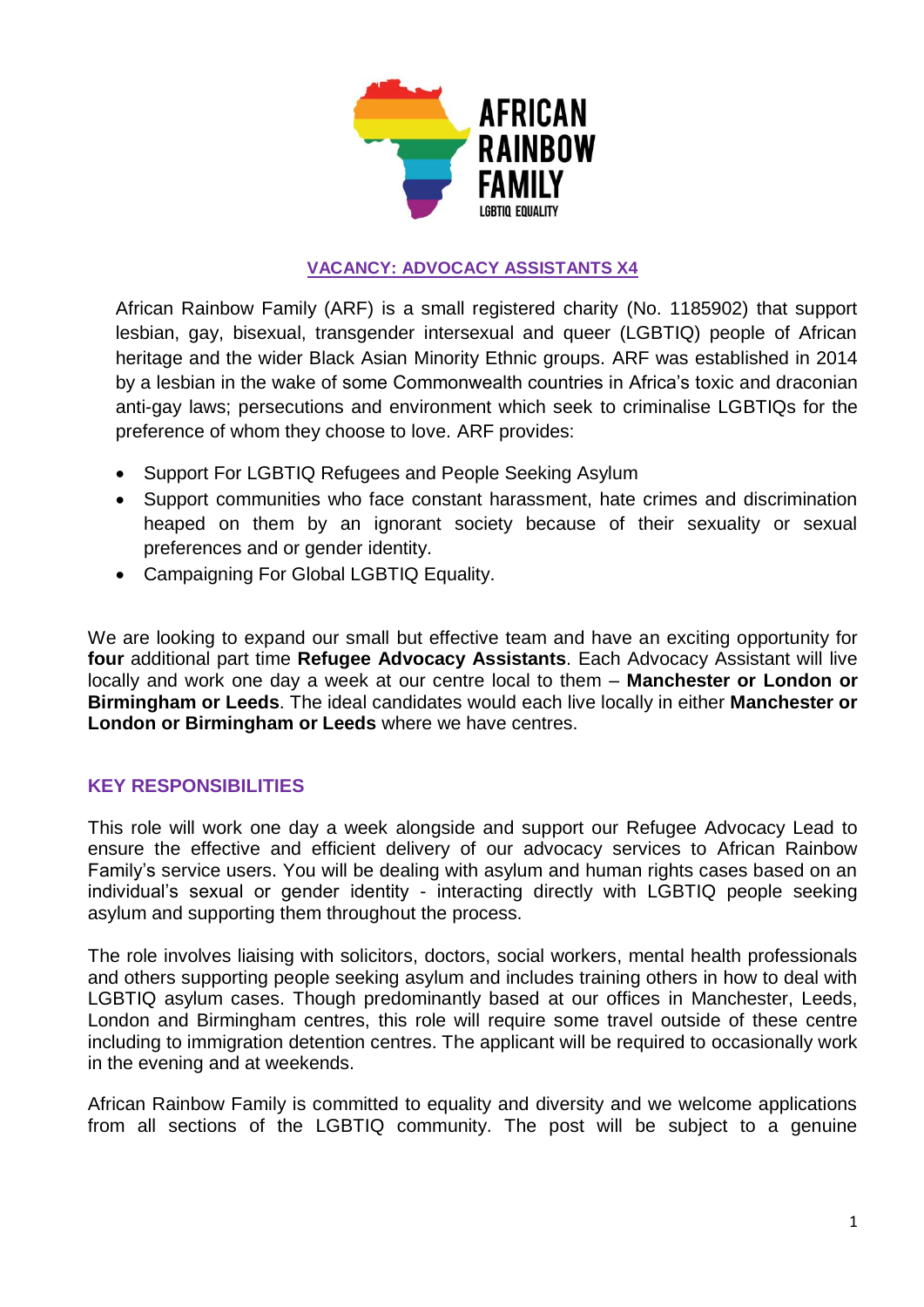occupational requirement and is only open to people who identify as lesbian, gay, bisexual, trans or intersex.

**SALARY:** £21,547.5/annum pro rata (Actual: £4,596.80/annum). There is opportunity for job progression and salary increase subject to funding.

**LOCATION: One Advocacy Assistant at each centre: Manchester or London or Leeds or Birmingham** with some travel.

**CONTRACT TYPE:** Fixed term **/** Part Time – 8 hours per week

**CLOSING DATE: 5pm, Saturday, 25 June 2022**. Interviews to be held in weeks commencing

## **4 & 11 July 2022.** In person, in 2 stages.

**HOW TO APPLY:** E-mail applications to [recruitment@africanrainbowfamily.org](mailto:recruitment@africanrainbowfamily.org)

The job description and person specification are attached. Return the completed application form and monitoring form to ARF. Please contact the Founder and CEO, Aderonke Apata, for a confidential discussion about this position if required. Tel: 07711285567. The successful applicant will be required to undergo an enhanced DBS check and to disclose all nonprotected criminal records at the point of conditional job offer.

African Rainbow Family is committed to equality and diversity and we welcome applications from all sections of the community. We encourage people with live experience of immigration/seeking asylum or LGBTIQ community to apply.

### **Benefits include:**

- 23 days pro rata annual leave including Bank Holidays
- Equipment to support remote working.
- Flexible working policy.
- Pension scheme.
- Development and growth opportunities.
- Flexibility around other commitments for part-time staff.
- Paid staff day off on their birthday
- Salary review
- Employee reward scheme
- Employee wellbeing support
- Paid Sick leave after 6 months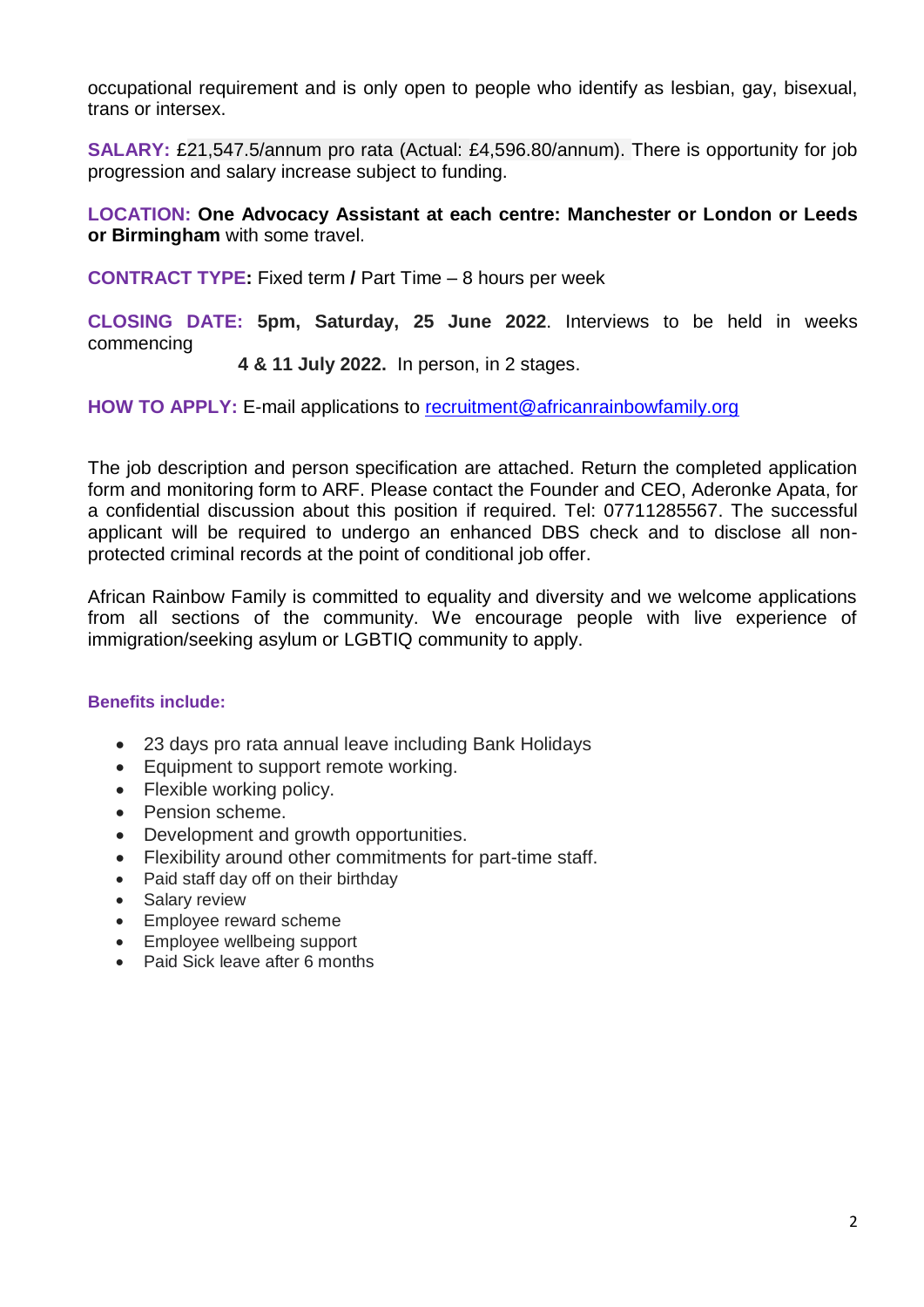## **JOB DESCRIPTION**

The Assistant Advocacy person will provide direct support to LGBTIQ people seeking asylum including in immigration detention centres.

# **The post involves:**

- Registering prospective new service users and, when possible, making referrals to African Rainbow Family's Moving-On and Integration service, solicitors etc;
- Providing non-legal and general information and signposting regarding the asylum process;
- Visiting people in detention to provide support and collect or deliver documents for solicitors and others;
- Liaising with solicitors in connection to specific cases e.g. attending legal appointments with vulnerable people seeking asylum;
- Facilitating and enabling service users to write their personal statements (this process may take several sessions), writing letters of support, writing case reports on the background and current life of the claimant;
- Providing one-to-one support when people are in vulnerable situations;
- Making referrals to Freedom from Torture, Helen Bamber Foundation, Medical Justice etc.;
- Working with doctors, social workers, mental health professionals and others supporting people seeking asylum;
- Attending court hearings to support witness statements made by African Rainbow Family;
- Giving telephone support to people seeking asylum;
- Facilitating and attending asylum legal meetings, attending social/drop in meetings;
- Facilitating therapeutic discussion groups including our mental health support and creative writing sessions;
- Supporting the social element of African Rainbow Family, e.g. Prides, social meet ups, monthly meetings, exhibitions, etc.
- Delivering training sessions to outside agencies and civil society actors;
- Assist in setting up LGBTIQ asylum groups UK wide;
- Work alongside volunteers;
- Assist the Refugee Advocacy Lead;
- Outreach work with other organisations to enable broad support of people seeking asylum;
- Undertaking other reasonable tasks as requested.

#### **Reporting:**

The Refugee Advocacy Lead will supervise the Refugee Advocacy Assistant.